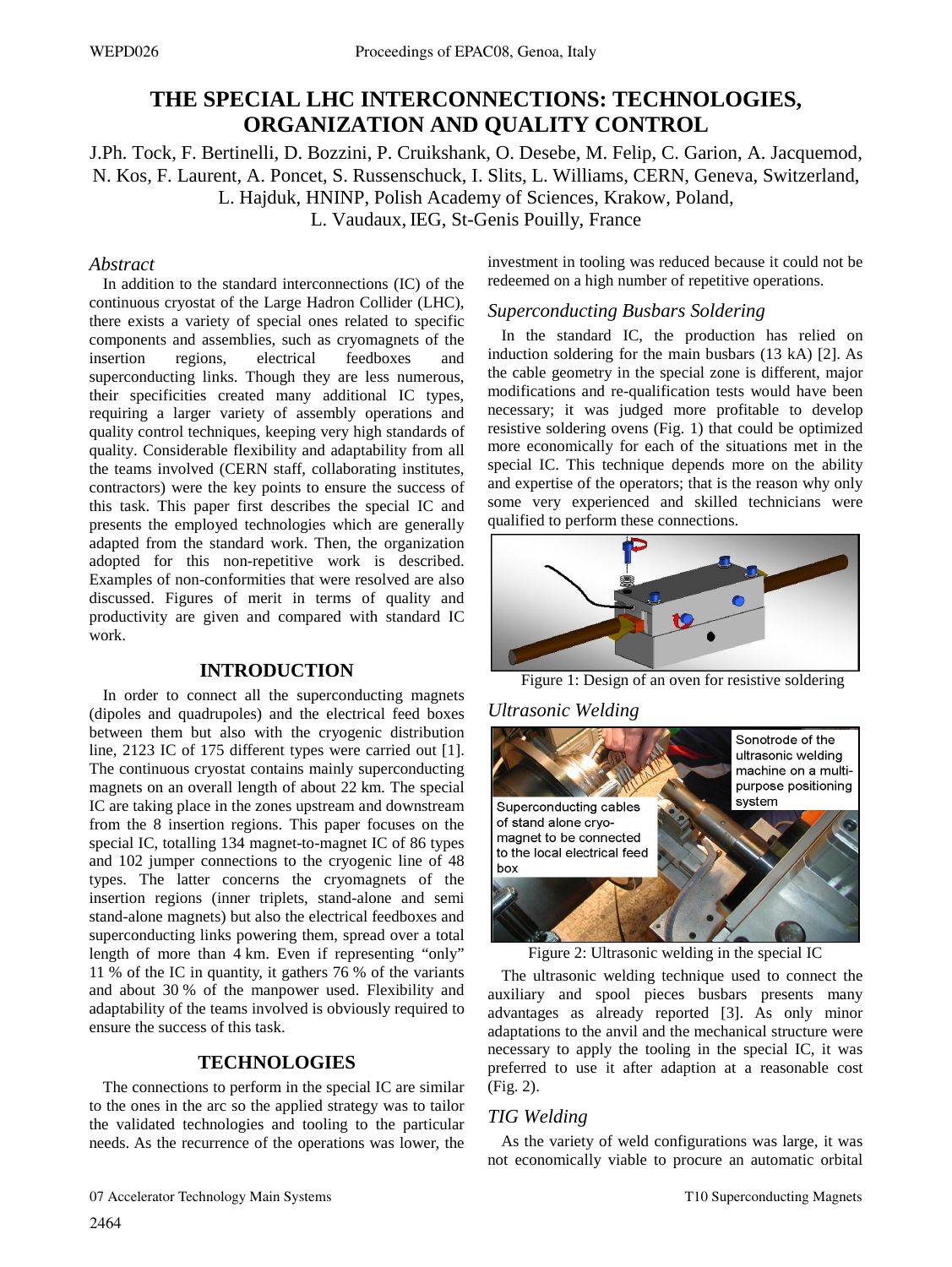welding machine for each of them. Some configurations were almost unique. For space constraint reasons, it was not possible to standardize the welding geometries. The applied strategy was to use orbital welding machines from the standard IC whenever possible and, for the other ones, to have them performed by a qualified manual welder. As a compensatory measure, the manual welds were X-rayed or γ-rayed in most of the cases.

#### *Other Assembly Operations*

In addition to the previously described operations, the continuity of the thermal shielding and insulation vacuum has to be ensured. Procedures and components similar to the standard IC ones are used. They are nevertheless less industrial, to cope with the singularities of the special IC. There again, the expertise of the technicians was mandatory to achieve conforming connections in a reasonable time.

#### *Access*

In the standard regions, even if the access was not easy, investment in tooling and accessories was done to alleviate this. This was not the case for the special IC. As an example, for one of the superconducting links, there was only one IC of a certain type located near the tunnel ceiling (Fig. 3) and so no expensive accessory was procured. Ad-hoc, inexpensive, but more time consuming solutions were implemented.



Figure 3: Location of link IC at point 3

## **ORGANIZATION**

In order to benefit from the experience acquired in the IC of the LHC continuous cryostat, it was decided to have the work executed by the same contractor. But, as the work was highly non standard, it was done on a resourceoriented basis and with a strong involvement of the CERN team who had designed and validated all the IC procedures [1].

Even if taking place at geographically separated regions, the progress of the special IC was coordinated with the standard ones because links existed, both from the electrical and cryogenics circuits. Also, some resources were shared and an overall optimisation was necessary. A graphical view (Fig. 4) of the work progress has been defined, dividing the work in four main subtasks

- connection of the beam lines.
- electrical connections.
- connection of the cryogenics lines,
- thermal shielding and closure of insulation vacuum.



Figure 4: Extract of the graphical follow-up file

Each non-standard type of IC was created in the LHC layout. Workflows with work packages associated with inspection steps and drawing files have been defined. This allowed following the work, ensuring that all activities were carried out and test results were archived. The longterm availability of the relevant data, both for further operation and maintenance, is thus ensured.

### **NON-CONFORMITIES**

#### *Leak Tightness*

Two types of junctions had to be leak tested: 2500 welds, equivalent to about 700 m of welded seam and 600 O'rings (up to 1 meter in diameter). The leak tightness specification, depending on the location and needs, was between  $10^{-7}$  mbar l/s and  $10^{-10}$  mbar l/sec. In addition to this tight requirement, the logistics and the access to the equipment were making the leak detection a difficult job. Table 1 summarises the origin of the 73 detected leaks.

Table 1: Origin of the Leaks

| #  | <b>Component</b> | Origin of the leak              |
|----|------------------|---------------------------------|
| 20 | $O'$ ring        | Dirt                            |
| 9  | $O'$ ring        | Incorrect assembly              |
| 5  | $O'$ ring        | Glued O'rings (Imported)        |
| 21 | Weld             | Welding process (Some imported) |
| 4  | Weld             | Incomplete weld                 |
| 14 | Weld             | Imported component              |

From Table 1, it can be noted that, even with a strategy to leak test as early as possible in the process, at the component and sub assembly levels, 29 % of the leaks found at the final assembly stage in the tunnel were imported. The majority of leaks (45 %) were due to lack of care during assembly. Finally, only 26 % were directly linked to the welding itself. This represents a failure rate of about 0.8 %. This is higher than in the standard IC; this can probably be explained by the higher quantity of manual welds, the reduced possibility of learning and the more complicated access.

Another lesson learnt is that stainless steel bellows and flexible hoses were a significant source of leaks (5%) whose detection took a disproportional amount of time.

07 Accelerator Technology Main Systems T10 Superconducting Magnets